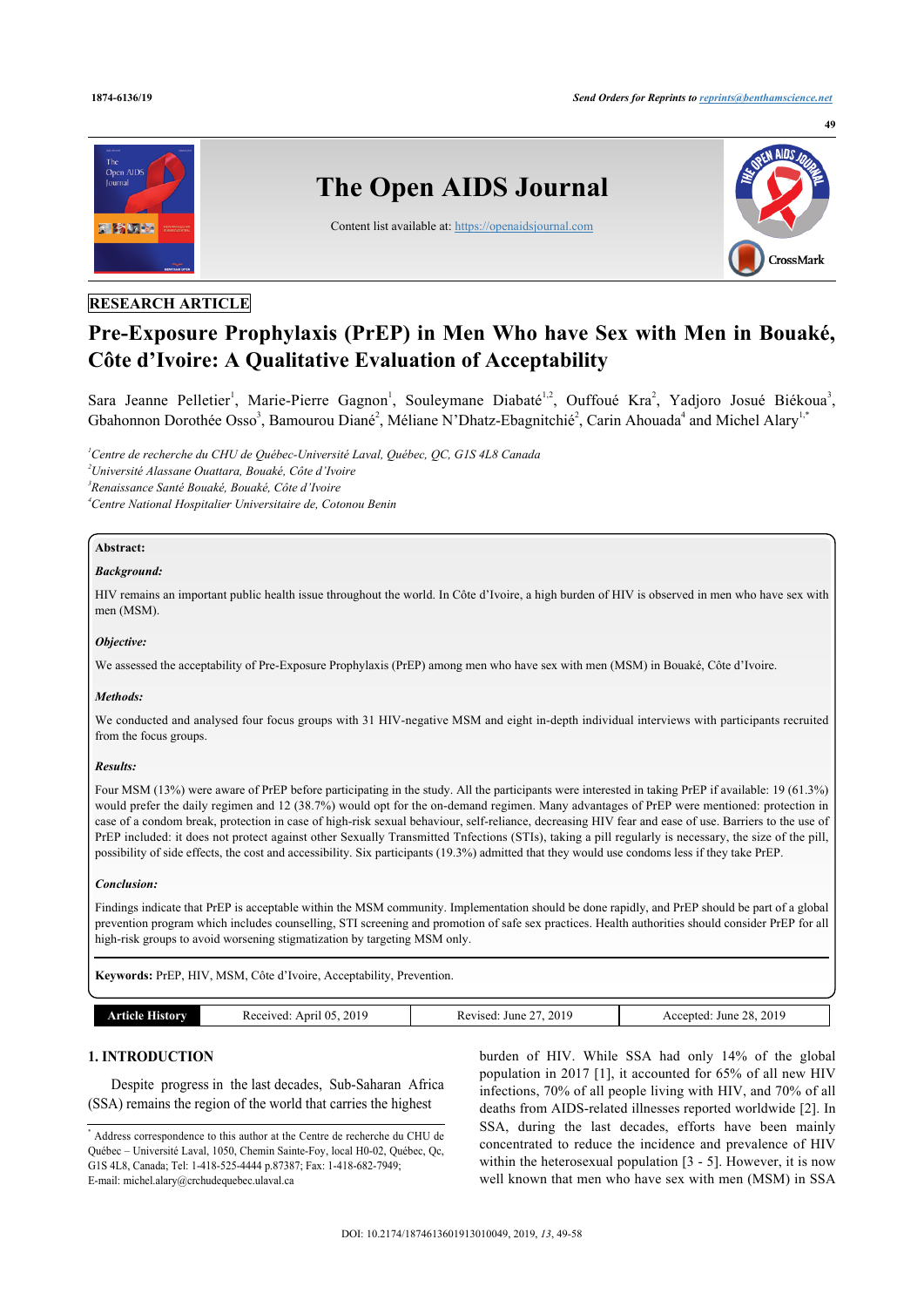have an HIV prevalence and incidence significantly higher than in the general population and that they contribute to transmission to women [\[6](#page-8-4), [7\]](#page-8-5). In addition to the social stigma surrounding homosexuality [[5,](#page-8-3) [8\]](#page-8-6), the fact that MSM have not been identified as a key population in SSA earlier has contributed to the current lack of specific services for this population.

Côte d'Ivoire is the second West African country with the highest HIV burden, with an estimated HIV prevalence of 2.7% [IC 2.2-3%] in 2016 [\[9\]](#page-8-7). Despite a decline in the general population during the last decade, HIV prevalence remains high within key populations, including MSM. In 2015, the *Joint United Nations Programme on HIV*/*AIDS* (*UNAIDS*) estimated that HIV prevalence was 11.2% among MSM in Côte d'Ivoire [[10\]](#page-8-8). The stigmatization towards MSM in this country contributes to the lack of targeted health services and predisposes these men to high risk sexual behaviours [[11](#page-8-9), [12\]](#page-8-10). Although homosexuality is not illegal in Côte d'Ivoire [[10\]](#page-8-8), MSM still experience social stigmatization and discrimination [[6](#page-8-4), [13](#page-8-11)]. Several MSM hide their sexual orientation and do not disclose their homosexual activities to health care professionals, which limits their access to HIV prevention and treatment [[14\]](#page-8-12).

Pre-exposure prophylaxis **(**PrEP) is an effective prevention method to reduce the risk of HIV infection and it has been proven effective for MSM in randomized clinical trials [[15](#page-8-13) - [17\]](#page-8-14). In 2015, the World Health Organization (WHO) recommended PrEP for all key populations at substantial risk of HIV infection, including MSM [[18\]](#page-8-15). The success of PrEP involves issues such as treatment adherence, medical follow-up and socio-cultural acceptance[[19](#page-8-16) - [21\]](#page-8-17). Accordingly, information on the determinants of acceptability and feasibility of this method is needed in countries like Côte d'Ivoire that are considering its implementation among MSM. To our knowledge, no data about the acceptability of PrEP by the MSM population in Côte d'Ivoire was available before the beginning of our study. To fill this gap, the study explored, through a qualitative methodology, different factors that may influence PrEP acceptability and risk-taking behaviour among MSM. The study aimed at widening current knowledge by using behaviour change theory to inform the development of a tailored PrEP program in Côte d'Ivoire.

### **2. METHODS**

#### **2.1. Study Design, Setting and Population**

The focus of this paper is the qualitative component of a larger qualitative and quantitative cross-sectional study conducted in 2018 in Bouaké, the second largest city of Côte d'Ivoire. The qualitative study was organized into four focus groups and eight individual in-depth interviews with MSM. Men identifying themselves as MSM and living in the city of Bouaké, its surroundings and the Gbèkè region (central Côte d'Ivoire) constituted the study population. Men were eligible to participate if they were born male, aged 18 or older, declared being seronegative for HIV, reported having at least one anal sexual intercourse with a male partner during the last 12 months and were able to understand the information provided on the study and to sign the consent form. All focus groups and

in-depth interviews took place in the office of Renaissance Santé Bouaké (RSB), a Non-Governmental Organization (NGO) whose mission is to prevent HIV transmission and to help people living with HIV improve their quality of life. Since 2008, RSB has extended all its activities to MSM.

### **2.2. Recruitment and Sampling**

Focus groups participants were recruited by MSM community leaders who had strong connections within the MSM networks. Community leaders were instructed to recruit adult men from different age groups, socio-economic classes and education levels in order to represent as much as possible the MSM community. Thirty-two MSM were recruited and four focus groups were conducted. The first group had eight participants, the second and third groups had nine participants each and the last group had six participants. One participant was excluded from data analysis since he was under 18 years of age. Thus, 31 MSM were included in the qualitative analysis.

Two MSM were selected from each focus group by the study team for an in-depth individual interview. The selection was based on the contribution of the participants to the group discussions and the relevance of their comments and statements during these discussions. A total of eight in-depth interviews were conducted.

### **2.3. Conceptual Framework**

The Theoretical Domains Framework (TDF), developed by Michie and collaborators, was used to generate the interview guides and to carry out the thematic analysis of the data. The TDF is a synthesis of 33 behavioural theories. From these 33 theories, 128 constructs were identified from which the most relevant for behaviour changes were included . In the latest version of the TDF, 14 domains are identified [[22](#page-8-18), [23\]](#page-8-19). This framework helps in understanding behavioural changes by exploring their determinants. It provides useful information to design interventions. It was used in this study to explore health behaviours related to PrEP and to widen current knowledge on PrEP in Côte d'Ivoire.

In this study, six domains were explored during focus groups and in-depth individual interviews: knowledge, reinforcement, social influences, intentions, beliefs about capabilities and behavioural regulation. Knowledge explores participants' awareness of PrEP and other HIV prevention methods. Reinforcement domain refers to all the factors that can either increase or decrease participants' motivation or interest to use PrEP. The domain of social influences explores all interpersonal processes that can cause individuals to change their thoughts, feelings or behaviours. Intention refers to a «conscious decision to perform a behaviour [[22\]](#page-8-18). Beliefs about capabilities are related to participants' self-confidence about their capability to use PrEP as prescribed. Behavioural regulation domain explores anything aimed at managing or changing objectively observed or measured actions [[22\]](#page-8-18) and was used to evaluate participants' anticipated sexual behaviour changes with PrEP.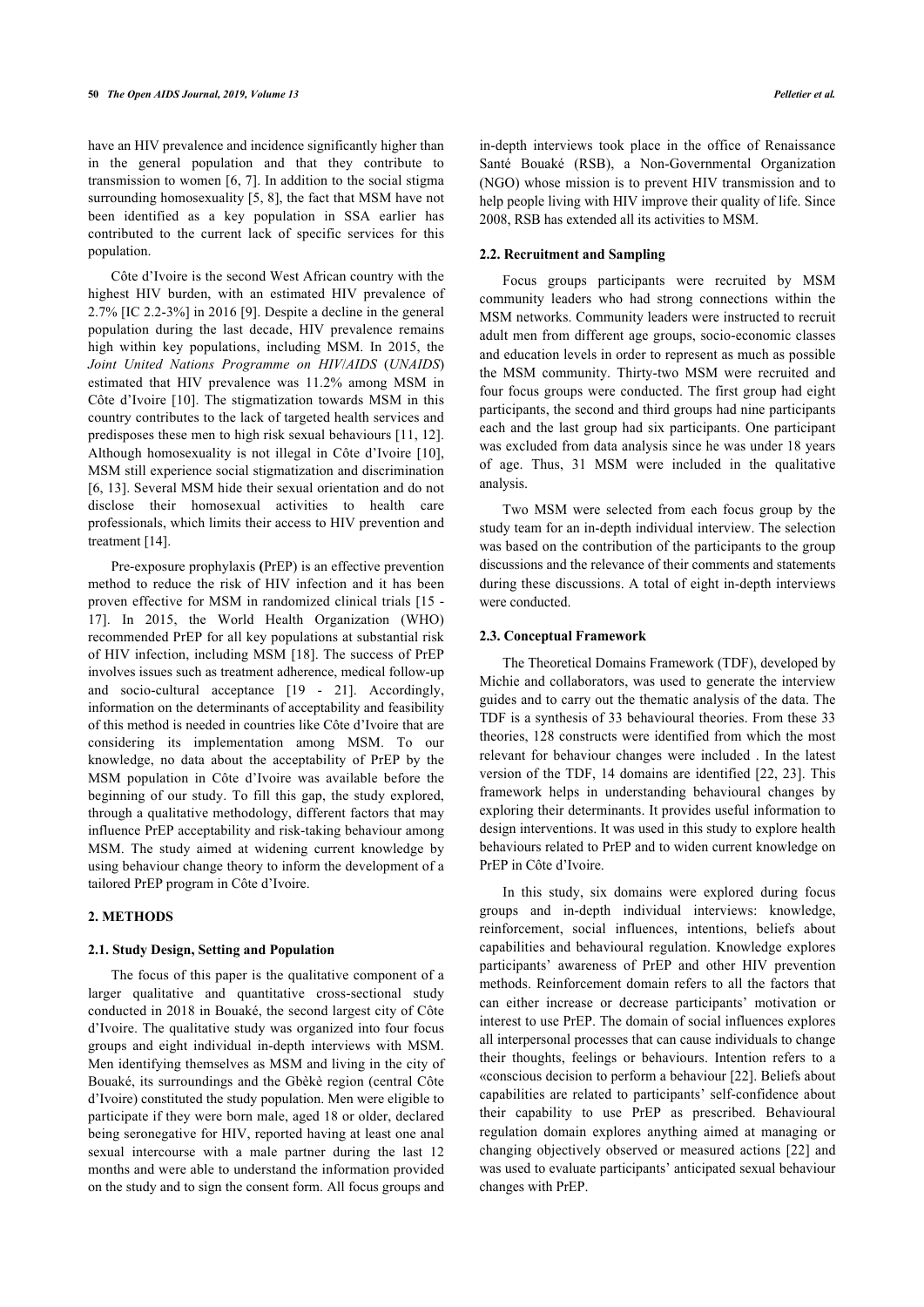### **2.4. Data Collection Process**

The focus groups and the individual interviews were conducted by the first author. These interviews were semistructured using an interview guide based on the TDF as described above. The interviews were recorded with a digital device after obtaining verbal consent from all the participants. Interviews were conducted in French, but a few participants preferred to give their answers in local languages. A facilitator was present during the focus groups to translate into local language if needed.

#### **2.5. Data Analysis**

The interviews were transcribed verbatim by research team members with experience in qualitative research. A few participants used local languages to express themselves, in which case these excerpts were translated by a member of the study team fluent in both French and the local language. After verification by the researchers, the transcripts were imported in N'Vivo 12, a software that allows to manage and analyse qualitative data [[24\]](#page-8-20). Data were codified and analysed through a thematic content analysis that is appropriate to identify key elements, contradictions and recurrences between participants [[25\]](#page-8-21). The first codification was done by the first author and then reviewed by one of the co-authors (MPG) with extensive experience in qualitative research. Codifications or interpretation discrepancies were discussed by the research team to reach a consensus.

#### **3. RESULTS**

#### **3.1. Socio-Demographic Characteristics of Participants**

A total of 31 MSM were included in the analysis (Table **[1](#page-2-0)**). The mean age of the participants was 27 years, with a majority of participants (77%) younger than 30 years of age. Islamism was the most represented religion (68%) followed by Christianism (26%). A majority of participants (77%) were members of an MSM association. Twenty-two participants (71%) had at least one relative knowing their MSM status, but only friends were concerned for fifteen of them. Thus, a minority (23% of all participants) revealed their status to a family member. Sixteen participants (52%) described their sexual preference as homosexual, fourteen (45%) as bisexual and one (3%) as heterosexual.

### <span id="page-2-0"></span>**Table 1. Characteristics of 31 men who have sex with men (MSM) participating in a qualitative study of Pre-Exposure Prophylaxis acceptability, Bouaké, Côte d'Ivoire, 2018**

|                                           | n(%)       |
|-------------------------------------------|------------|
| Mean age in years [SD]                    | 26.6 [8.3] |
| < 20                                      | 6(19)      |
| $20 - 24$                                 | 4(13)      |
| $25 - 29$                                 | 14(45)     |
| 30-39                                     | 4(13)      |
| 40-49                                     | 2(6)       |
| $\geq 50$                                 | 1(3)       |
| Marital status (in relation with a woman) |            |
| Married                                   | 2(6)       |

| Cohabiting with a woman                   | 4(13)    |
|-------------------------------------------|----------|
| Not married or cohabiting with a woman    | 22(71)   |
| No response                               | 3(10)    |
| Relationship status                       |          |
| Single                                    | 10(32)   |
| In a relationship with a man              | 8 (26)   |
| In a relationship with a woman            | 4(13)    |
| In a relationship with a woman and a man  | 9(29)    |
| Highest education level achieved          |          |
| Non-educated                              | 5(16)    |
| Primary school                            | 5(16)    |
| Secondary school                          | 12 (39)  |
| Higher than secondary school              | 9(29)    |
| Employment status                         |          |
| Student                                   | 14 (45)  |
| Salaried employee                         | 1(3)     |
| Craftsman / Merchant                      | 9(29)    |
| Unemployed                                | 1(3)     |
| Other                                     | 6(19)    |
| Religion                                  |          |
| Traditional                               | 1(3)     |
| Christianism                              | 8(26)    |
| Islamism                                  | 21 (68)  |
| No religion                               | 1(3)     |
| Member of an MSM association              |          |
| No                                        | 7(23)    |
| Yes                                       | 24 (77)  |
| MSM status known by at least one relative |          |
| No                                        | 9(29)    |
| Yes                                       | 22 (71)  |
| Type of relative who knows status*        |          |
| Father                                    | 1(5)     |
| Mother                                    | 3(14)    |
| Brother or sister                         | 5(23)    |
| Friend                                    | 22 (100) |
| Woman partner                             | 2(9)     |
| Cousin                                    | 1(5)     |
| Sexual preference                         |          |
| Homosexual                                | 14 (45)  |
| Bisexual                                  | 16(52)   |
| Heterosexual                              | 1(3)     |

\*Applied to the 22 MSM who answered yes to the question: Does at least one relative knows your MSM status? These answers are not mutually exclusive; SD, Standard deviation.

#### **3.2. Knowledge**

Participants' knowledge about HIV prevention methods seemed to be mainly limited to condom use. In every focus group and interview, it was the prevention method that was mentioned the most frequently. During focus groups, three participants also mentioned abstinence, one cited faithfulness to the partner, two mentioned regular HIV screening test and two mentioned PrEP. During the in-depth interviews, only one additional method was mentioned: being careful with sharp objects to prevent cuts.

Most participants stated that they use condoms during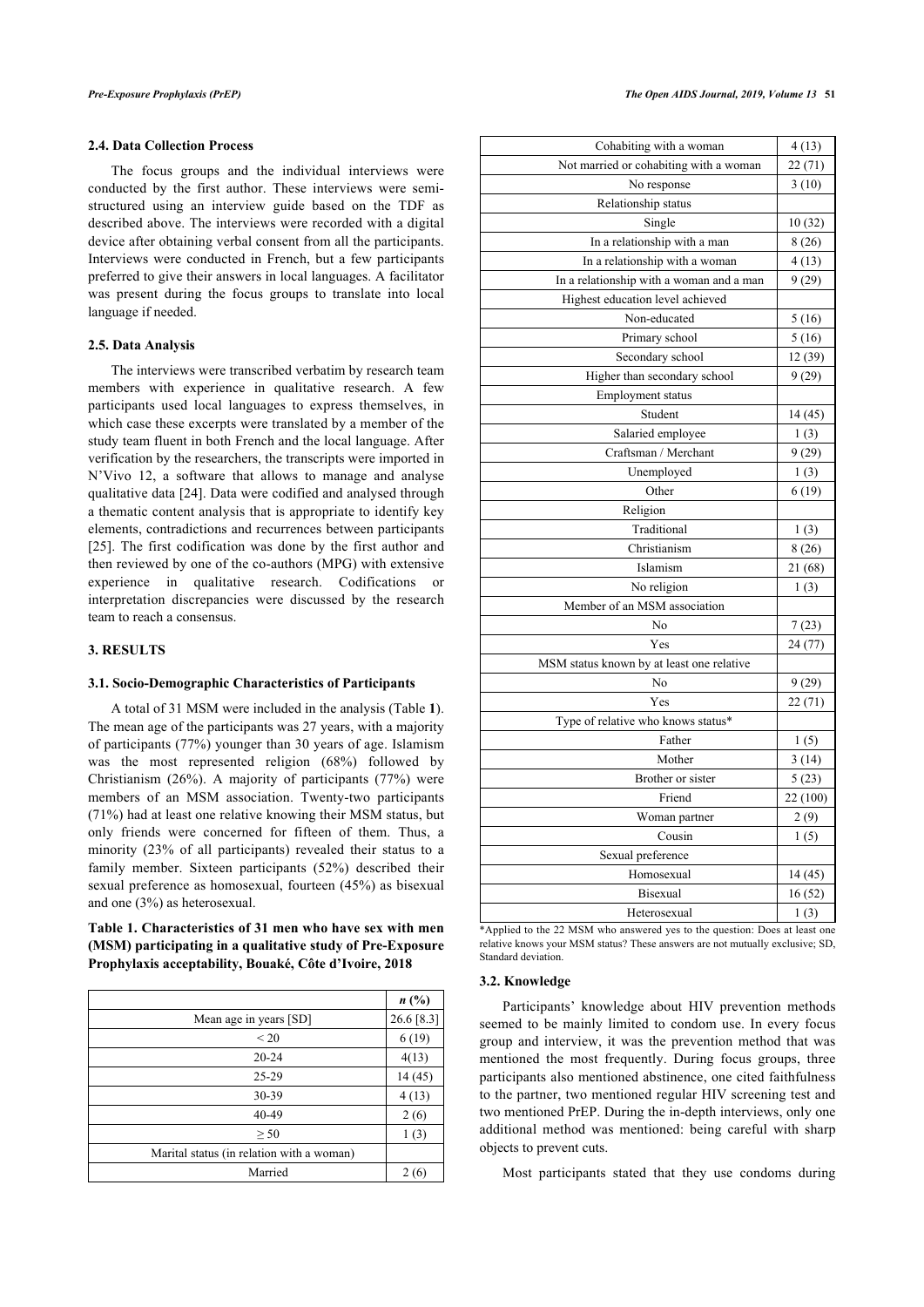sexual intercourse, but some admitted that they do not use it every time. The reasons mentioned for not using a condom were: disliking condom use, having a partner who dislikes condom use, having an unexpected intercourse, not having a condom at disposal, having a steady partner and trusting him, knowing the HIV status of the partner and using alcohol before sexual intercourse.

The majority of the participants were not aware of PrEP before their participation in this study. Out of the 31 participants in the focus groups, only four (12.9%) had heard of PrEP. Channels by which they heard about PrEP were friends, social media and television.

### **3.3. Reinforcement**

#### *3.3.1. Advantages and Incentives*

Many advantages and incentives of using PrEP were mentioned by participants. The most frequently mentioned advantage of PrEP was to avoid HIV infection. Also, many considered that PrEP would be reassuring in case of condom breakage. High-risk sexual behaviours were another incentive for many to use PrEP. For example, regarding condom use, some participants admitted that they did not personally use it, or at least not always. Since they are aware of their risk to contract HIV, PrEP would be an interesting option, allowing them to reduce their risk exposure and to meet their sexual preference.

« *So me personally, I don't like to use condoms. That's it, I don't like to use it so I think that PrEP is a new method that will help me, that will keep me safe because I've been exposed despite knowing the risks.*» (Participant #19, Focus group)

For some participants, PrEP was seen as a method that promotes an individual's self-reliance since the use of PrEP is independent of the partner's will, unlike condom use. Condom use requires a mutual agreement between the sexual partners while PrEP is a strictly personal decision. Partners' reluctance to use condoms seemed to be a regular issue for several participants. PrEP would protect them against HIV infection despite partner's refusal to use a condom.

For some MSM, PrEP would be reassuring in case of doubt about their partner's fidelity. Also, one participant confessed his own occasional infidelity and he was aware of the risk taken when having multiple partners. For him, PrEP would be a way to feel safer when having these risky behaviours. Moreover, unawareness of partner's HIV status was another incentive to take PrEP.

Tables**2** and**3** summarize the main elements that were discussed concerning reinforcement with verbatim examples to illustrate their answers.

<span id="page-3-0"></span>

| Table 2. Summary of incentives and advantages of Pre-Exposure Prophylaxis (PrEP) reported by 31 men who have sex with |  |  |
|-----------------------------------------------------------------------------------------------------------------------|--|--|
| men, Bouaké, Côte d'Ivoire, 2018                                                                                      |  |  |

| Avoiding HIV infection                        |                                               | $\langle$ [] it will save us from having HIV which is everywhere now in the community. And it will, if I can say,<br>stop many HIV contaminations. » (Participant $#1$ , Focus group)                                                                                                                                                                                              |
|-----------------------------------------------|-----------------------------------------------|------------------------------------------------------------------------------------------------------------------------------------------------------------------------------------------------------------------------------------------------------------------------------------------------------------------------------------------------------------------------------------|
| Protection in case of a condom<br>breakage    |                                               | « [] condom is not reassuring. It can break or leak out and But when I use PrEP and I use condoms, then<br>it is safe.» (Participant #9, Interview)                                                                                                                                                                                                                                |
| Protection in<br>case of high-<br>risk sexual | of sexual partner                             | Unknown HIV status («It will protect us with many diseases because often we are with someone and you are serious, but maybe the<br>person is not serious, and he can give you the disease because you didn't know he was infected. » (Participant<br>#17, Focus group)                                                                                                             |
| behaviour                                     | Not using condom                              | « For me, what can encourage me to use PrEP, it is to first protect myself, because now it is not every partner<br>that like to use condoms. » (Participant #1, Focus group)                                                                                                                                                                                                       |
|                                               | Doubt about sexual<br>partner's fidelity      | «[] you cannot know your partner's faithfulness, because the partner can tell you « I'm faithful », but you<br>can't know for sure, because you are not together all the time. So I think that taking PrEP is a good thing and<br>a good way to avoid HIV. » (Participant #29, Focus group)                                                                                        |
|                                               | Personal infidelity /<br>multiple partnership | «It is true that we say we are faithful and everything, but it happens sometimes when you go out and you see<br>a beautiful man, so you cannot refrain yourself and it makes you do things. So if I know I'm going to a party,<br>I take PrEP and I go. In case where I have an occasion, I go for it and I know that there is no risk taking, »<br>(Participant #16, Focus group) |
| Autonomy / self-reliance                      |                                               | « The advantages to use PrEP is that it allows us to be self-reliant. When I say self-reliant, [I mean] not being<br>afraid of intercourses, because the partner, I don't know, I am not aware of his status. [] it will make us<br>responsible []. Because just deciding to use PrEP it is being responsible for myself. » (Participant #16,<br>Interview)                        |
| Decreasing HIV fear                           |                                               | « I know that PrEP makes me healthy, because I am afraid of HIV. » (Participant $\#29$ , Interview)                                                                                                                                                                                                                                                                                |
| Increasing trust in partner                   |                                               | $\langle \dots   \text{I'm happy to know that PrEP can lead to trust in couples, in relationships.} \rangle$ (Participant #18, Focus<br>group)                                                                                                                                                                                                                                     |
| Ease of use                                   |                                               | « I think it is an easy method» (Participant $#14$ , Focus group)                                                                                                                                                                                                                                                                                                                  |

### <span id="page-3-1"></span>**Table 3. Summary of consequences, barriers and incentives of Pre-Exposure Prophylaxis (PrEP); a qualitative study among 31 men who have sex with men (MSM), Bouaké, Côte d'Ivoire, 2018**

|             | PrEP does not protect against other $\alpha$ So, for me, something that can drive me not to use this medication, it's because it isn't 100% effective to |
|-------------|----------------------------------------------------------------------------------------------------------------------------------------------------------|
| <b>STIs</b> | protect men. When I say 100%, I mean that there are other diseases, beside HIV, there are other diseases such                                            |
|             | as gonorrhea, STIs. » (Participant #19, Focus group)                                                                                                     |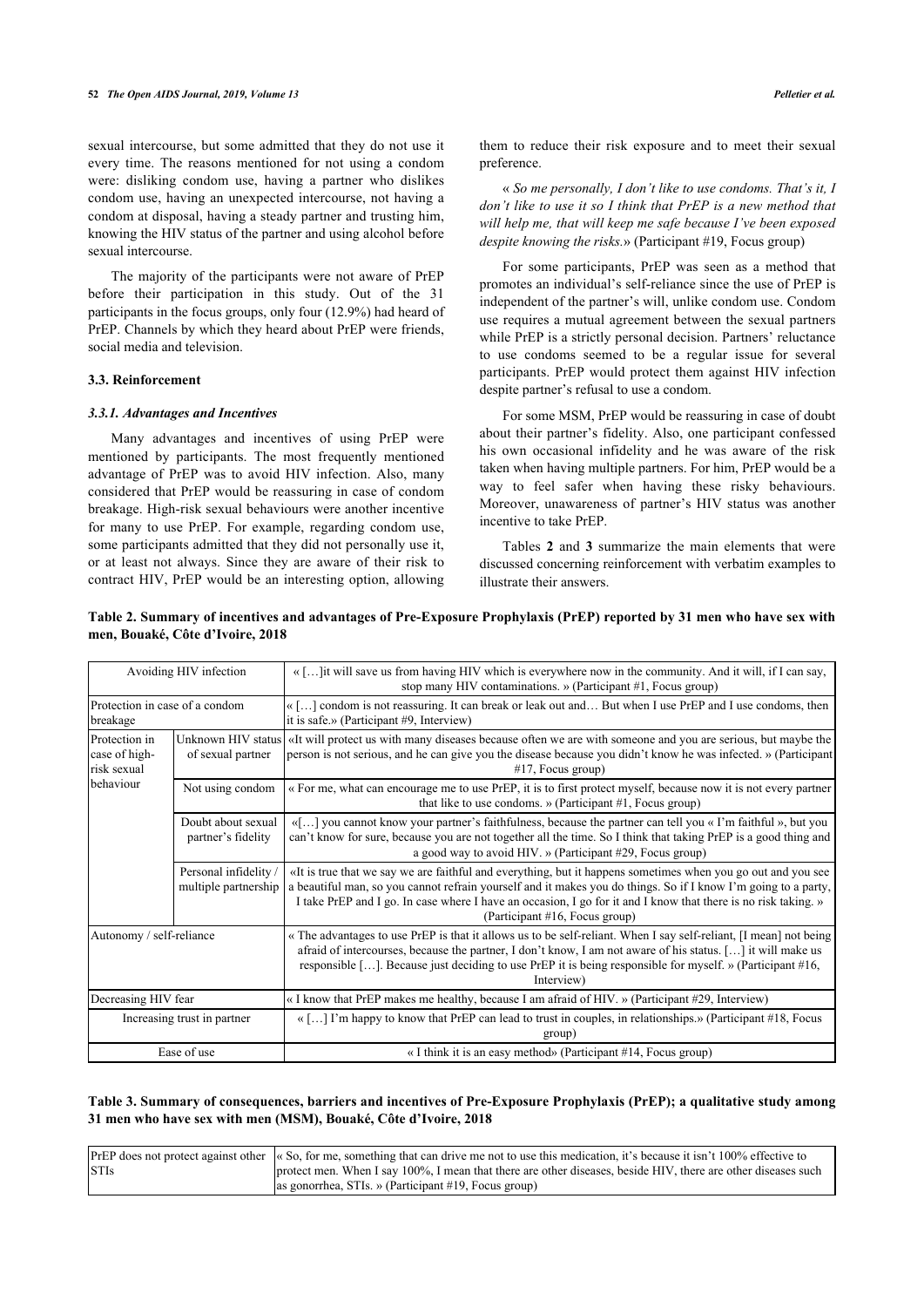#### *(Table ) contd.....*

| Having to take a pill regularly                |                                                       | «A disadvantage is having to take PrEP continuously. Me in particular, it bothers me a little because I am this<br>kind of guy, I hate pills. » (Participant $#16$ , Focus group)                                                                                        |
|------------------------------------------------|-------------------------------------------------------|--------------------------------------------------------------------------------------------------------------------------------------------------------------------------------------------------------------------------------------------------------------------------|
| Size of the pill                               |                                                       | « And the tablet volume! It scares me, the tablet size is very important to me. When I see the pill, if it is big, it<br>even scares me more. » (Participant #16 Focus group)                                                                                            |
| Side effects and long term effects             |                                                       | «So, a disadvantage, it is not easy to say because I haven't used it yet. But I don't know, if there are, if used for<br>an extended period of time, if it can drive other things. » (Participant $\#27$ , Interview)                                                    |
| Accessibility<br>Geographical<br>accessibility |                                                       | «Something that could refrain me from using PrEP is accessibility because, me particularly, I am in a<br>neighbourhood remote from city center» (Participant #16, Focus group)                                                                                           |
|                                                | Accessibility to the<br>centers that delivers<br>PrEP | « You see, there are MSM who are reluctant to come here at RSB. [] they think that they will be seen by<br>people here, they are afraid that others say "yes I saw him at RSB so he is gay". That's it, so it is a little<br>complicated. » (Participant #32, Interview) |
| Cost                                           |                                                       | « First, if PrEP is available, I would normally like that it is free. Because not everyone is able to afford to buy<br>it. » (Participant $#1$ , Focus group)                                                                                                            |
| Infidelity, multiple partnership               |                                                       | « The only reason that could push me to not use this medication is multiple partnership. But in case where I am<br>faithful, I only have to beware of HIV, because I know that STIs, I won't have it. » (Participant #27, Focus<br>group)                                |
| Fidelity, trust in partner                     |                                                       | « Me, what could drive me not to use this medication is my faith in my partner first, that is to say fidelity»<br>(Participant #31, Focus group)                                                                                                                         |

STIs, Sexually transmitted infections; RSB, Renaissance Santé Bouaké (a non-governmental organization)

#### *3.3.2. Consequences and Barriers*

Although six participants had no worries about using PrEP, some downsides of PrEP were mentioned during the discussions. A disadvantage mentioned by the participants was that PrEP only protects against HIV infection. For some MSM, the fact that PrEP does not protect against other sexually transmitted infections (STIs) is a downside because it means that they would still have to use a condom to protect themselves against other STIs.

For one participant, having to take a pill regularly was an obstacle. For him, the size of the tablets was also very important. Several participants were concerned about the side effects and long-term effects of PrEP in general.

The distance to the distribution center was often seen as a potential barrier to use PrEP. Some participants often had to leave the town for work or other personal activities, so they were concerned about how they would have access to PrEP outside of Bouaké. They considered that a distribution network should be deployed all over the country to provide them with easy access to PrEP.

« *Me, personally, what could refrain me from using PrEP is maybe if I am out of town, because I am someone active, I'm always away. I mean the distance. If I get PrEP in a center in Bouaké and I am out of town, I don't know other places outside the city where to go get my PrEP so it can be problematic.* » (Participant #14, Focus group)

Concerning geographical access to PrEP, a few MSM also mentioned that it was an important issue even inside the city of Bouaké. Some live in the suburbs of Bouaké and the NGOs dedicated to MSM's care are relatively far from their homes. To take into account this issue, a participant suggested implementing a mobile delivery unit that could reach the remote neighbourhoods. This participant also raised the issue that some MSM never go to the NGOs dedicated to this population. These MSM are afraid that they might be seen there and that the community will talk about their homosexuality.

For two participants, fidelity to their partner would

encourage them not to use PrEP. For them, fidelity makes them feel safe and they consider that they would not be at risk of contracting HIV infection in a relationship with a faithful partner. For another participant, fidelity to the partner is rather an incentive to use PrEP because he considers that in this case, he only has to beware of HIV and not of other STIs. If he has multiple partners, he prefers to use condoms because PrEP does not protect against the other STIs.

For most participants, the cost of PrEP is an important issue and could be a major barrier for MSM to have access to PrEP. A majority thought that PrEP should be free in order to reach a maximum of MSM interested in using it.

### **3.4. Social Influences**

#### *3.4.1. Society, Family and Relatives' Perceptions about PrEP*

Participants were asked how they thought the Ivorian population, their family and their relatives would perceive this new HIV prevention method. Most participants thought that PrEP will be well perceived in general by the population and their relatives. Many put emphasis on the importance of increasing awareness and of setting up an information campaign for the general population about PrEP to facilitate its acceptance.

To have a deeper understanding of participants' perceptions on this topic, participants were asked during indepth interviews about how they thought PrEP would be perceived by society if it was intended for high-risk populations only. Six out of eight participants believed that the population would be unfavourable to PrEP if it targets only high-risk groups including MSM.

« *So if they target specific groups of people first, [the population] won't appreciate, because it should be for everyone, not for one specific group. Well, this is my opinion, they won't appreciate it because it is a medication that can save people, save lives and this should not be for a group of people, it should be for everybody.* » (Participant #19, Interview)

Some participants were also concerned that, if PrEP is only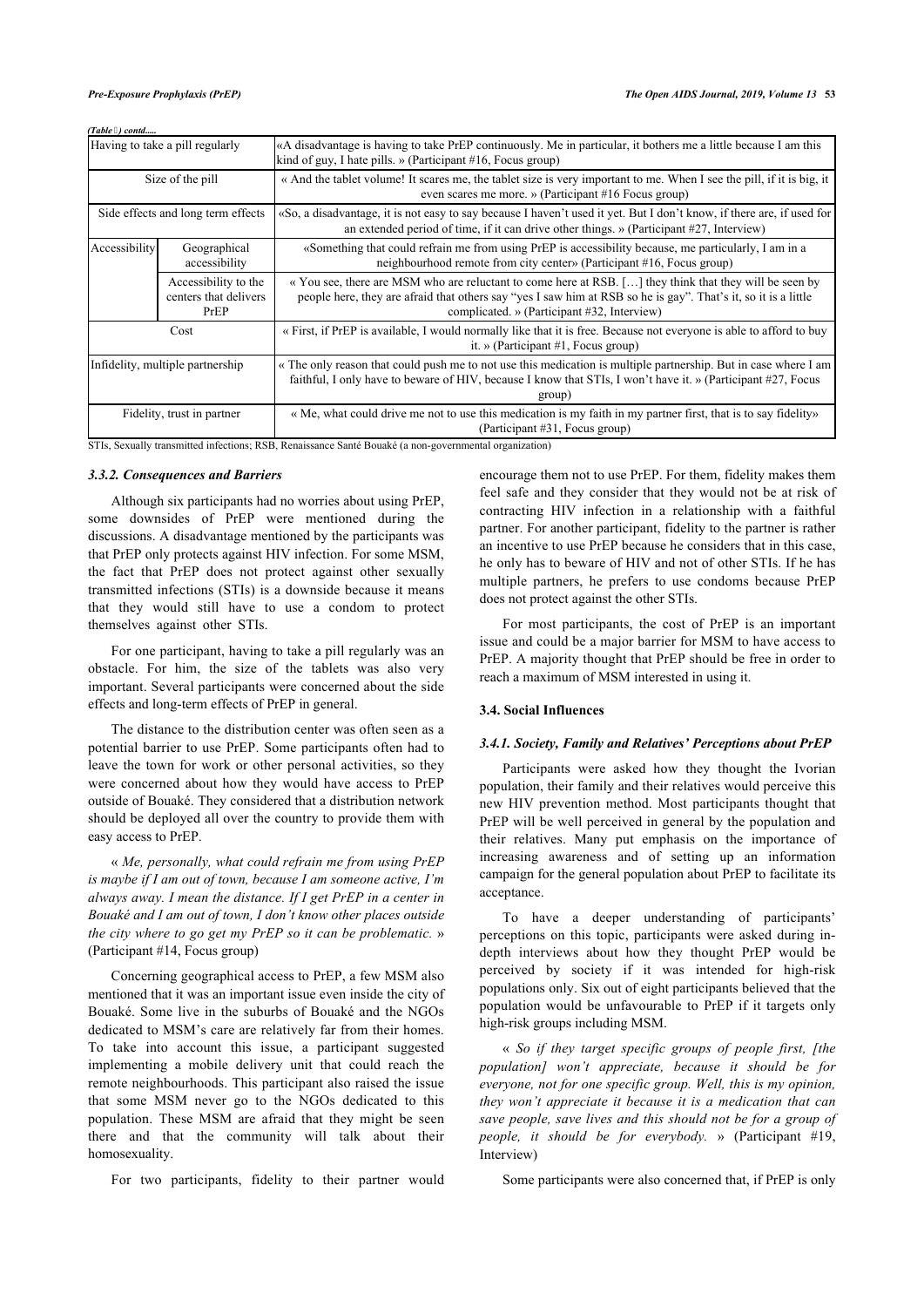available for high-risk groups, they would have to hide to obtain and to use PrEP, because many MSM in Côte d'Ivoire do not declare their status to their relatives.

« *If PrEP is targeted for MSM only, really this will make things a little difficult. […] because to obtain PrEP, we will have to hide, we will not be able to do it freely like with other medications.* » (Participant #27, Interview)

Also, some participants were worried about their family's reaction to PrEP. In fact, these participants were worried about their family's reaction to their homosexuality rather than to their PrEP use. They were afraid that their parents or relatives will suspect them to be homosexual if they learn about their PrEP use.

### *3.4.2. Stigmatization and Discrimination*

All participants agreed that stigmatization towards MSM was real in Bouaké and in Côte d'Ivoire. Most of them reported that the situation was very challenging for them. However, some participants never experienced stigmatization themselves, usually because their relatives and neighbours were not aware of their MSM status and because they were not effeminate. It seemed that being effeminate was an important determinant of stigmatization.

Most participants admitted that they hide their MSM status to their family. For some, it was a possibility to be disowned by their family if they discovered their homosexuality. To avoid discrimination, it was often mentioned that MSM need to know how to behave or to know how to control oneself. These

expressions refer to hiding their homosexuality by avoiding effeminate behaviours.

Some participants mentioned that stigmatization even exists inside the MSM community. It appears that it is quite frequent to see people who are MSM themselves insulting, stigmatizing or even using violence towards other MSM. They might do it to avoid being stigmatized themselves or to convince their relatives that they are not homosexuals. Some focus group members confessed that they previously did insult or stigmatize other MSM to avoid being stigmatized themselves.

One participant reported that discrimination goes beyond interpersonal relationships and that they experienced exclusion in public institutions such as hospitals or within the judicial system.

### *3.4.3. Impact of Stigmatization and Discrimination on PrEP Utilization*

Most of the participants said that stigmatization would not stop them from taking PrEP. Some said that they will simply hide their use of PrEP to their relatives. Others rather intended to talk to their relatives about PrEP to raise awareness about this prevention method. Many participants thought that their relatives will approve their intention to use PrEP. However, for two participants, stigmatization could be a potential barrier to the use of PrEP because they fear a potential increase in their own social exclusion. Table**4** resumes participants' perceptions of stigmatization and its anticipated impact on their PrEP use.

<span id="page-5-0"></span>

|                       | Table 4. The extent of stigmatization and its anticipated impact on PrEP use among men who have sex with men (MSM), |  |  |  |
|-----------------------|---------------------------------------------------------------------------------------------------------------------|--|--|--|
| Bouaké, Côte d'Ivoire |                                                                                                                     |  |  |  |

|                                                                | The extent of stigmatization in MSM lifes                                                                                                                                                                                                                                                                                                                                                                                                                                                                                                                                   |
|----------------------------------------------------------------|-----------------------------------------------------------------------------------------------------------------------------------------------------------------------------------------------------------------------------------------------------------------------------------------------------------------------------------------------------------------------------------------------------------------------------------------------------------------------------------------------------------------------------------------------------------------------------|
| Impact of stigmatization on<br>the capability to be oneself    | « It is not easy because you cannot live fully with your sexual identity. I mean you can't be who you are because today<br>[homosexuality] is perceived badly. Some people say it is an abomination.» (Participant #16, Interview)                                                                                                                                                                                                                                                                                                                                          |
| Effeminate behaviours as a<br>determinant of<br>stigmatization | « It is difficult to bear because we are being assaulted everywhere we go. Not mainly because we are gay, they don't<br>know we are gay, but because we are effeminate. There are some gays who are not effeminate, but they are not<br>stigmatized. [] So, I think that discrimination is really difficult to bear in Côte d'Ivoire because they beat us, they see<br>us walking like a girl, [] they hate it so when they see you walking like a woman [] they don't think twice, they hit<br>you. Walk like a man you are a man, that's it.» (Participant #9, Interview) |
| Impact of stigmatization<br>within the family                  | « It is really complicated, mostly when you are under the authority of your parents. It is complicated because you<br>dependent on them. If they learn [about your homosexuality], you can be denied, they can send you somewhere where<br>you won't be able to do what you want. You can forget your convictions, you can forget the dreams you had.»<br>(Participant #32, Interview)                                                                                                                                                                                      |
| Stigmatization between<br><b>MSM</b>                           | « There are some people who are not effeminate but are gay and who don't accept to see effeminate men going out in<br>the streets. These people join homophobic people and hit or insult other gays. It is not nice to see.» (Participant #31,<br>Focus group)                                                                                                                                                                                                                                                                                                              |
| Stigmatization in public<br>institutions                       | «I think that, talking about stigmatization, we are stigmatized on every aspect. I mean, the look, you are seen badly,<br>you are badly approached, you have a problem and you want justice and you are not taken in charge, or you are sick<br>and go to the hospital and you are not taken in charge. I think that on every aspect, MSM are stigmatized, they are<br>isolated from the society, they are put away» (Participant #14, Focus group)                                                                                                                         |
|                                                                | Anticipated impact of stigmatization on PrEP use                                                                                                                                                                                                                                                                                                                                                                                                                                                                                                                            |
| No impact on PrEP use                                          | «I think that, even if I'm insulted, hit, denigrated, blacklisted, I will take PrEP if it is available in Côte d'Ivoire, I will<br>use it because it prevents from HIV.» (Participant #29, Interview)                                                                                                                                                                                                                                                                                                                                                                       |
| Impact on PrEP use                                             | « [] if someone sees you taking the medication, he can say []: "those are gay pills you are taking". [] It can be a<br>barrier to PrEP use. [] So these stigmatizations can be an obstacle to PrEP use I think.» (Participant #16, Focus<br>group)                                                                                                                                                                                                                                                                                                                          |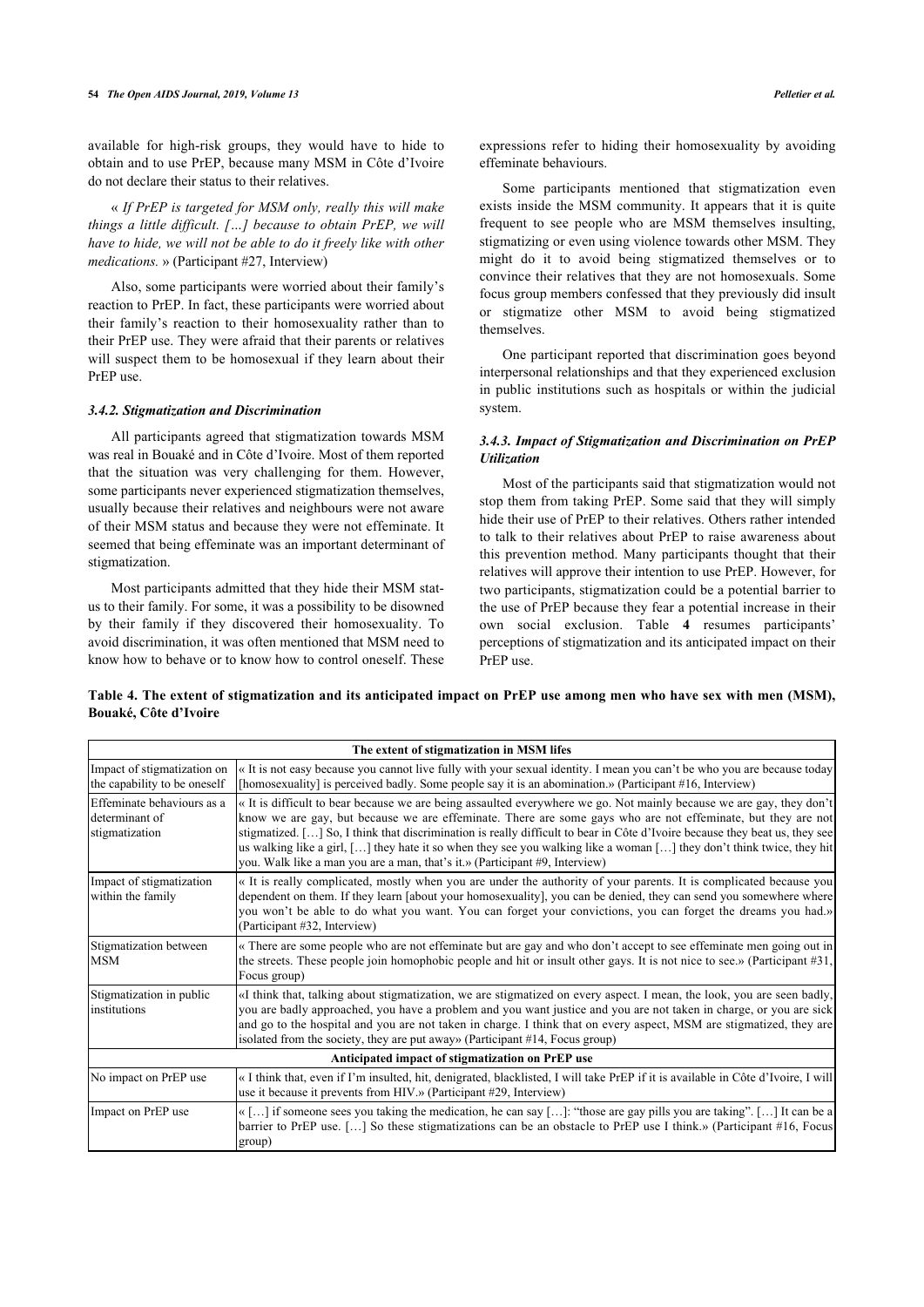#### **3.5. Intentions**

Intention to use PrEP was very high in our study: all thirtyone participants said that they had the intention to use PrEP if it was available in Côte d'Ivoire. We also wanted to know how they wanted to take PrEP, considering that there are two different ways to use it: daily (one pill each day) or on-demand (one pill 2 to 24 hours before sexual intercourse and one pill 24 to 48 hours after). Nineteen out of the 31 participants (61.3%) would prefer the daily regimen and 12 participants (38.7%) would opt for the on-demand regimen.

Reasons given to justify the choice of the daily regimen were: feeling more protected, being protected at all times, having a better health, having frequent or daily sexual intercourses, having unexpected sexual intercourses, the fear of forgetting pills with on-demand method and acquiring a routine that facilitate the proper use of PrEP.

Reasons given to justify the choice of on-demand regimen were: the fear of side effects, the dislike of taking pills, feeling more protected, the practical side of this method, not having frequent sexual intercourses, having planned sexual intercourses only and the fear of forgetting to take pills with the daily regimen.

Participants were then asked how they would like the PrEP distribution process to be if it was available. They were asked to comment on the price of the medication and the distribution procedures. A majority considered that PrEP should be free. Many affirmed that a lot of MSM could not afford to pay for PrEP if it was not free. A few participants said that they were willing to pay, but only if the price was very low. Opinions about the frequency to obtain the medication varied from each week to every three months. The most frequent response was each month. About the place where to get PrEP, many would prefer to get it in the NGOs dedicated to MSM such as RSB because it is a place where they feel comfortable.

« *[…] because at RSB, we can come in, we feel comfortable because they welcome us well, they chat with you. When you come in, you feel like you are in another world because there is no, they don't say "this person is this or this person is that".* » (Participant #29, Interview)

Some of the participants would prefer to get their medication at the pharmacy. Some would like to obtain their drugs from supermarkets or shops. A participant suggested to implement mobile units to deliver PrEP directly to those who live in remote neighbourhoods. Another participant insisted on the importance of a confidential distribution of PrEP, or else many MSM will not be prone to use it.

#### **3.6. Beliefs about Capabilities**

Personal confidence about the capacity to take PrEP properly was explored. Out of 31, only two participants mentioned that they felt at risk to forget pills occasionally.

« *So what is a problem for me it is, [the pill you have to take] 24h after the sexual intercourse. One can easily forget it. Two hours [before the intercourse] it's understandable, but 24h after, one can easily forget. […] it is a concern for me, […] you have to be really good not to forget it.* » (Participant #19, Interview)

Other participants did not express any concern about the possibility to forget pills or to not take them at the right time. Some participants shared ways to remember to take their medication: putting an alarm on their cellphone, asking a friend to remind them to take PrEP or leaving the pills on the kitchen table to see it at breakfast.

#### **3.7. Behavioural Regulation**

Many participants affirmed that PrEP would have no influence on their sexual behaviours: they believe they would not have more partners and more intercourses or use less the condoms if they use PrEP. Still, six participants (19.4%) admitted that they would use condom less if they take PrEP.

« *So for me it will allow me to not use condoms because we can't stand it, condom delays ejaculation.* » (Participant #13, Focus group)

Six other participants admitted that they would have more sexual intercourses if they use PrEP. Some participants, even if they did not predict any sexual behaviour change for themselves, anticipated an increase of high-risk sexual behaviours within the MSM population with the advent of PrEP.

« *[…] we know that MSM like multiple partnerships. […] So, when this medication becomes available, then it will be, if I can say, 100% prostitution. Because they will say, since this pill is there, and I can't contract this disease, I feel protected. But this is not so simple, they forget that there are others STIs. So, for me, I think that with this medication, there will be a lot of sexual libertinisms.* » (Participant #1, Focus group)

#### **4. DISCUSSION**

This theory-based qualitative study aimed to assess the acceptability of PrEP for MSM in Bouaké, Côte d'Ivoire in order to inform the development of a tailored PrEP program for this population. Six major domains of the TDF were used to explore the potential determinants of PrEP use: knowledge, reinforcement, social influences, intentions, beliefs about capabilities and behavioural regulation.

The results indicate that there is a high level of PrEP acceptability within the MSM population in Bouaké. All the study participants showed interest in using PrEP. In an article published after the beginning of this qualitative study, a high proportion of MSM living in Côte d'Ivoire (80%) were also interested in taking PrEP [[26\]](#page-8-22). Concerning the two different ways to use PrEP, a majority preferred the daily regimen. However, a considerable proportion of the participants (38.7%) would prefer the on-demand regimen, which suggests that every person should be allowed to choose the option that best fits his daily life.

Even if a general positive perception of PrEP emerged from the discussions, negative aspects or barriers were also mentioned. To our knowledge, no behavioural study about barriers of PrEP in West African MSM has been published to date, but the barriers mentioned in this study were also mentioned in other behavioural studies conducted in North America [\[27](#page-8-23), [28\]](#page-8-24).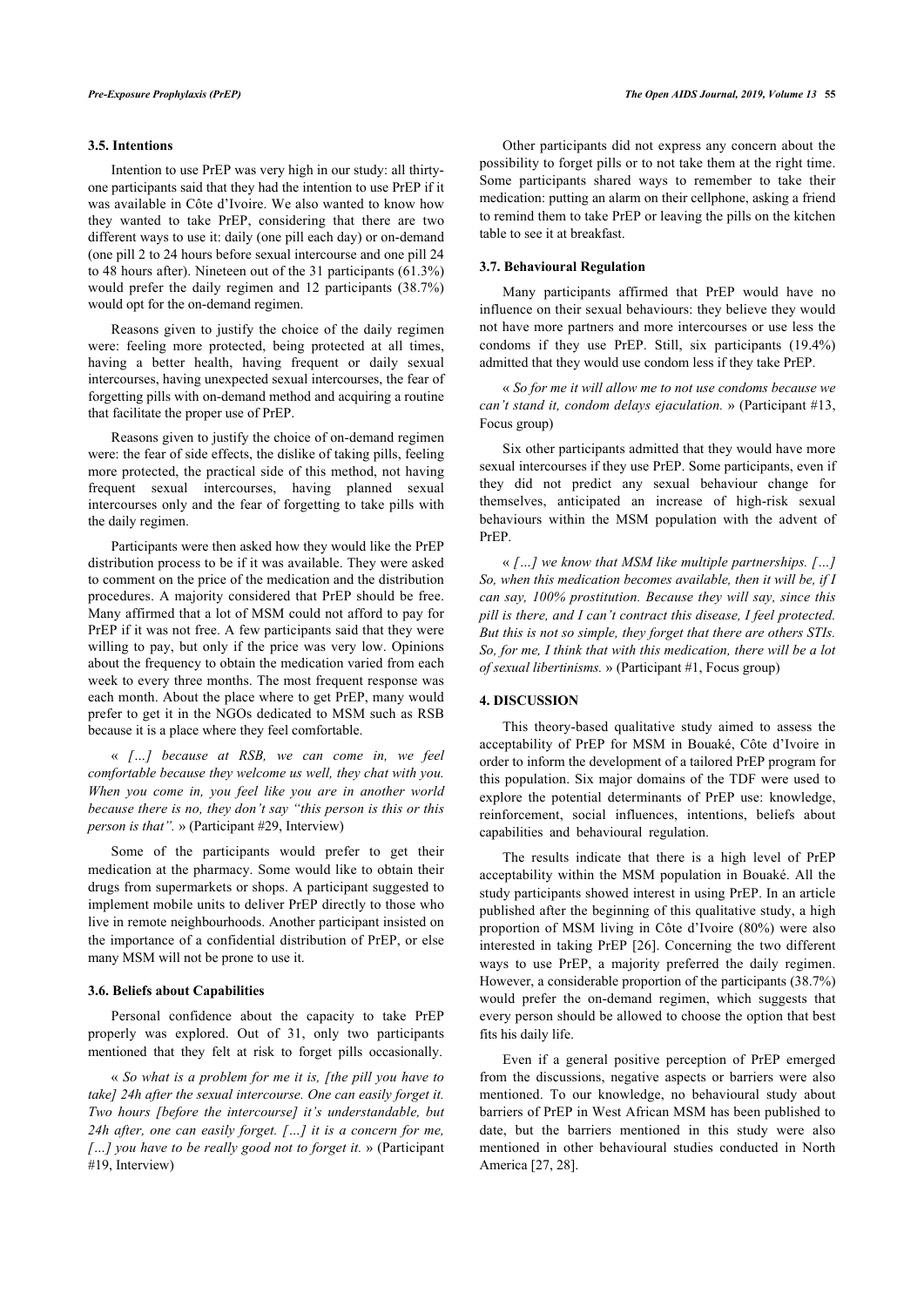The participants had limited or no knowledge about PrEP, which offered the opportunity to collect answers free from external influences. On the other hand, responses did not benefit from in-depth thinking. This low awareness of PrEP is consistent with results from other studies conducted in low and middle-income countries [[29\]](#page-8-25).

Since PrEP is relatively new and not well known among MSM, it is necessary to raise awareness about it through information campaigns. Many participants seemed to take for granted that PrEP will protect them against all STIs. This erroneous belief could lead to a decrease in condom use once PrEP is available. A few participants admitted that they would stop using a condom or would use it less often if they take PrEP. This raises concerns about risk compensation. PrEP implementation will have to be part of a global prevention program which includes counselling, STI screening, promotion of safe sex practices and consistent condom use. Health care professionals will have to frequently remind PrEP users that this method does not protect against other STIs and that condom use is still important.

Concerning access to PrEP, most participants wish to get their PrEP through an NGO with health care facilities dedicated to them such as RSB. However, some raised the concern that many MSM do not attend these centers because they are afraid to be seen there and to be recognized as MSM by their relatives. Also, some MSM live in remote neighbourhoods and cannot go to centers dedicated to MSM on a regular basis. PrEP availability in every health care center could facilitate access to MSM choosing to hide their sexual orientation.

This study highlighted the fact that MSM experience stigmatization and social exclusion in Côte d'Ivoire. In a crosssectional study conducted in 145 countries, including African countries, stigmatization was an important barrier to the use of PrEP[[30\]](#page-9-0). However, in this study, most MSM agreed that stigmatization would not stop them from using PrEP. It is important to specify that many participants seemed to take for granted that PrEP will be accessible for the whole population, not only for high-risk groups. Even if reminders were made multiple times concerning the fact that PrEP will probably be accessible for key populations only, this information seemed to be hard to understand for some participants. This could have influenced participants' responses and one can hypothesize that participants might think that the society and their relatives will perceive more negatively PrEP if it was available for key populations only. In this context, PrEP implementation must be done carefully. Broadening PrEP access to all high-risk individuals (and not targeting only MSM) might be a way to mitigate the stigma surrounding PrEP.

The principal strength of this study is the use of the TDF to categorize and understand factors associated with PrEP acceptability within the MSM population of Bouaké. Even if it is difficult to explain how the different domains influence each other, the TDF is appropriate to explore a wide range of barriers and enablers to PrEP use. Unlike other studies that used only quantitative methods to explore PrEP acceptability, this study led to a better understanding of the perceptions of participants by using qualitative methods. These qualitative

results will help understand the findings from the quantitative part of the study that is in progress.

The study has a few limitations. Since all the 14 domains of the TDF were not explored, some elements related to PrEP acceptance could have been omitted. However, studies about PrEP acceptability in MSM conducted elsewhere did not highlight themes that were not explored in this study [\[27](#page-8-23) - [30](#page-9-0)]. Despite efforts to recruit MSM of various age groups, education levels and social classes, the study sample is quite homogeneous. The majority of MSM were young (between 18 and 30 years of age). This can be explained by the fact that older MSM tend to hide their sexual orientation. The study sample was strictly composed of men from Bouaké and the surrounding areas and participating men were in majority related to an association or an organization of MSM. Nonassociative MSM's perceptions were not taken into consideration as much as those from associative MSM. Thus, the sample might not be representative of all MSM in Côte d'Ivoire. However, our findings are consistent with other studies on PrEP acceptability among MSM in low and middleincome countries [\[26](#page-8-22), [29](#page-8-25)]. Another limitation of the study is that participants had limited knowledge about PrEP. To reduce the impact of this limitation on their statements, discussion sessions were held before each focus group and interview to give brief explanations and to answer questions about PrEP. Finally, even if it was mentioned during the discussion sessions, participants' perceptions concerning the regular STI screening for people using PrEP were not explored.

### **CONCLUSION**

PrEP is perceived as highly acceptable within the MSM population in Bouaké, Côte d'Ivoire. Access to all MSM should be promoted by making PrEP available in both public health amenities and NGOs with health care facilities. Health authorities should make sure that implementation is carried out without increasing stigmatization, discrimination or exclusion of MSM. To do so, PrEP should be implemented for all highrisk individuals, without targeting MSM only.

#### **ETHICS APPROVAL AND CONSENT TO PARTICIPATE**

The study has been approved by the National Research Ethics Committee of Côte d'Ivoire and by the research ethics committee of CHU de Québec-Université Laval.

#### **HUMAN AND ANIMAL RIGHTS**

No animals were used in this research. All human research procedures followed were in accordance with the ethical standards of the committee responsible for human experimentation (institutional and national), and with the Helsinki Declaration of 1975, as revised in 2013.

#### **CONSENT FOR PUBLICATION**

All participants received detailed information on the study. They all gave their written consent after receiving this information and prior to the beginning of the study. Actions were taken to ensure confidentiality and anonymity. At the end of focus groups and interviews, each participant received 2,000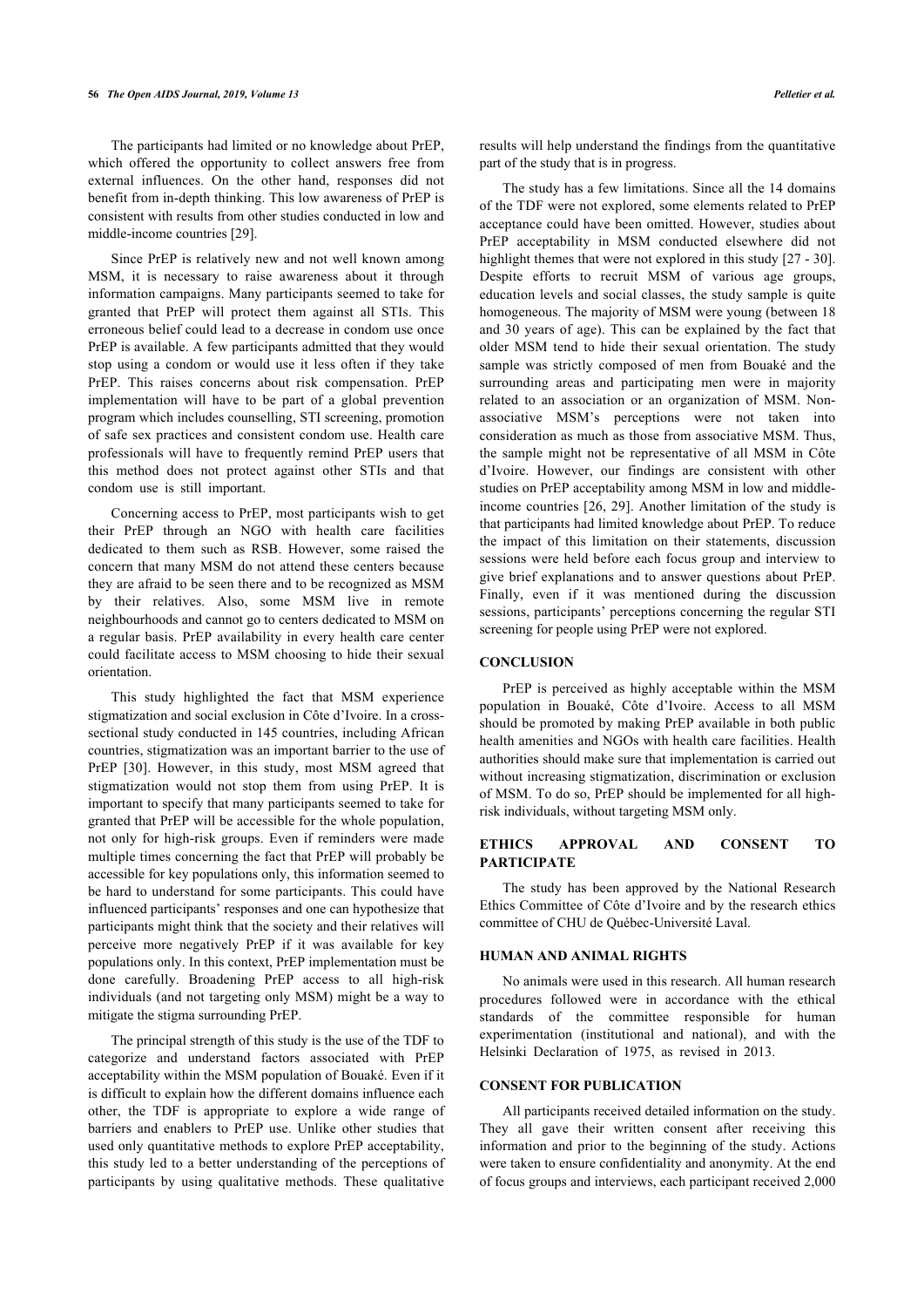<span id="page-8-10"></span>FCFA (approximately, 4\$ US) to compensate for the time given to the study.

### **AVAILABILITY OF DATA AND MATERIAL**

<span id="page-8-11"></span>The qualitative data (verbatim transcriptions written in French, the language in which the study was conducted) supporting the findings of the article is available in Figshare at https://figshare.com/s/04618c2c5e22975d65ea, reference number 10.6084/m9.figshare.8606669.

#### <span id="page-8-13"></span><span id="page-8-12"></span>**FUNDING**

The study was supported by Canadian Institute of Health Research (grant # FDN-143218).

### **CONFLICT OF INTEREST**

The authors declare no conflict of interest, financial or otherwise.

### <span id="page-8-14"></span>**ACKNOWLEDGEMENTS**

<span id="page-8-15"></span>The authors thank the study participants for their contribution to the study and the staff of Renaissance Santé Bouaké for their support and openness. They also thank the MSM community leaders for their great help and mobilization capacity.The authors thank The Quebec Population Health Research Network (QPHRN) for its contribution to the financing of this publication.

#### <span id="page-8-16"></span><span id="page-8-0"></span>**REFERENCES**

- [1] United Nations. World Population Prospects: The 2017 Revision, Key Findings and Advance Tables. In: Division P, editor.: Department of Economic and Social Affairs. 2017.
- <span id="page-8-1"></span>[2] UNAIDS. Fact sheet - Latest global and regional statistics on the status of the AIDS epidemic. 2018.
- <span id="page-8-17"></span><span id="page-8-2"></span>[3] Baral S, Scheibe A, Sullivan P, *et al.* Assessing priorities for combination HIV prevention research for men who have sex with men (MSM) in Africa. AIDS Behav 2013; 17(Suppl. 1): S60-9. [\[http://dx.doi.org/10.1007/s10461-012-0202-5](http://dx.doi.org/10.1007/s10461-012-0202-5)] [PMID: [22610371\]](http://www.ncbi.nlm.nih.gov/pubmed/22610371)
- <span id="page-8-18"></span>[4] Mumtaz G, Hilmi N, McFarland W, *et al.* Are HIV epidemics among men who have sex with men emerging in the Middle East and North Africa?: A systematic review and data synthesis. PLoS Med 2010; 8(8)e1000444.
- <span id="page-8-19"></span><span id="page-8-3"></span>[\[http://dx.doi.org/10.1371/journal.pmed.1000444\]](http://dx.doi.org/10.1371/journal.pmed.1000444) [PMID: [21829329](http://www.ncbi.nlm.nih.gov/pubmed/21829329)] [5] Beyrer C, Baral SD, van Griensven F, *et al.* Global epidemiology of
- HIV infection in men who have sex with men. Lancet 2012; 380(9839): 367-77. [\[http://dx.doi.org/10.1016/S0140-6736\(12\)60821-6](http://dx.doi.org/10.1016/S0140-6736(12)60821-6)] [PMID: [22819](http://www.ncbi.nlm.nih.gov/pubmed/22819%20660)
- <span id="page-8-21"></span><span id="page-8-20"></span><span id="page-8-4"></span>[660](http://www.ncbi.nlm.nih.gov/pubmed/22819%20660)] [6] Smith AD, Tapsoba P, Peshu N, Sanders EJ, Jaffe HW. Men who have
- <span id="page-8-22"></span>sex with men and HIV/AIDS in sub-Saharan Africa. Lancet 2009; 374(9687): 416-22. [\[http://dx.doi.org/10.1016/S0140-6736\(09\)61118-1](http://dx.doi.org/10.1016/S0140-6736(09)61118-1)] [PMID: [19616](http://www.ncbi.nlm.nih.gov/pubmed/19616%20840) [840](http://www.ncbi.nlm.nih.gov/pubmed/19616%20840)]
- <span id="page-8-23"></span><span id="page-8-5"></span>[7] Baral S, Sifakis F, Cleghorn F, Beyrer C. Elevated risk for HIV infection among men who have sex with men in low and middleincome countries 2000-2006: A systematic review. PLoS Med 2007; 4(12)e339.
	- [\[http://dx.doi.org/10.1371/journal.pmed.0040339\]](http://dx.doi.org/10.1371/journal.pmed.0040339) [PMID: [18052602](http://www.ncbi.nlm.nih.gov/pubmed/18052602)]
- <span id="page-8-6"></span>[8] Couderc C, Dembele Keita B, Anoma C, Wade AS, Coulibaly A, Ehouman S, *et al.* Is PrEP needed for msm in west africa? HIV incidence in a prospective multicountry cohort. JAIDS (1999) 2017; 75(3): e80-2.
	- [\[http://dx.doi.org/10.1097/QAI.0000000000001288](http://dx.doi.org/10.1097/QAI.0000000000001288)]
- <span id="page-8-24"></span>[9] UNAIDS. HIV estimates with uncertainty bounds 1990-2016. 2017.
- <span id="page-8-8"></span><span id="page-8-7"></span>[10] UNAIDS. Key population atlas. 2017.[http://www.aidsinfoonline.org/](http://www.aidsinfoonline.org/kpatlas/#/home) [kpatlas/#/home](http://www.aidsinfoonline.org/kpatlas/#/home)
- <span id="page-8-25"></span><span id="page-8-9"></span>[11] Buchbinder SP, Liu AY. CROI 2016: Hot Spots in HIV Infection and Advances in HIV Prevention. Top Antivir Med 2016; 24(1): 10-28.

[PMID: [27398859\]](http://www.ncbi.nlm.nih.gov/pubmed/27398859)

- [12] Poteat T. HIV Risk among MSM in Senegal: A qualitative rapid assessment of the impact of enforcing laws that criminalize same sex practices 2011; 6(12)
	- [\[http://dx.doi.org/10.1371/journal.pone.0028760\]](http://dx.doi.org/10.1371/journal.pone.0028760)
- [13] Aho J, Hakim A, Vuylsteke B, et al. Exploring risk behaviors and vulnerability for HIV among men who have sex with men in Abidjan, Cote d'Ivoire: poor knowledge, homophobia and sexual violence. PLoS One 2014; 9(6)e99591 [\[http://dx.doi.org/10.1371/journal.pone.0099591\]](http://dx.doi.org/10.1371/journal.pone.0099591) [PMID: [24959923\]](http://www.ncbi.nlm.nih.gov/pubmed/24959923)
- [14] Hakim AJ, Aho J, Semde G, *et al.* The epidemiology of HIV and prevention needs of men who have sex with men in abidjan, cote d'ivoire. PLoS One 2015; 10(4)e0125218 [\[http://dx.doi.org/10.1371/journal.pone.0125218\]](http://dx.doi.org/10.1371/journal.pone.0125218) [PMID: [25909484\]](http://www.ncbi.nlm.nih.gov/pubmed/25909484)
- [15] Grant RM, Lama JR, Anderson PL, *et al.* Preexposure chemoprophylaxis for HIV prevention in men who have sex with men. N Engl J Med 2010; 363(27): 2587-99.
- [\[http://dx.doi.org/10.1056/NEJMoa1011205\]](http://dx.doi.org/10.1056/NEJMoa1011205) [PMID: [21091279](http://www.ncbi.nlm.nih.gov/pubmed/21091279)]
- [16] Molina JM, Charreau I, Spire B, *et al.* Efficacy, safety, and effect on sexual behaviour of on-demand pre-exposure prophylaxis for HIV in men who have sex with men: An observational cohort study. Lancet HIV 2017; 4(9): e402-10. [\[http://dx.doi.org/10.1016/S2352-3018\(17\)30089-9](http://dx.doi.org/10.1016/S2352-3018(17)30089-9)] [PMID: [28747](http://www.ncbi.nlm.nih.gov/pubmed/28747%20274)

[274](http://www.ncbi.nlm.nih.gov/pubmed/28747%20274)]

- [17] McCormack S, Dunn DT, Desai M, *et al.* Pre-exposure prophylaxis to prevent the acquisition of HIV-1 infection (PROUD): Effectiveness results from the pilot phase of a pragmatic open-label randomised trial. Lancet 2016; 387(10013): 53-60. [\[http://dx.doi.org/10.1016/S0140-6736\(15\)00056-2](http://dx.doi.org/10.1016/S0140-6736(15)00056-2)] [PMID: [26364](http://www.ncbi.nlm.nih.gov/pubmed/26364%20263) [263](http://www.ncbi.nlm.nih.gov/pubmed/26364%20263)]
- [18] World Health Organization. Consolidated Guidelines on HIV Prevention, Diagnosis, Treatment and Care for Key Populations - 2016 Update. Geneva: World Health Organization. 2016.
- [19] Cowan FM, Delany-Moretlwe S, Sanders EJ, *et al.* PrEP implementation research in Africa: What is new? J Int AIDS Soc 2016; 19(7(Suppl 6))(Suppl. 6): 21101. [\[http://dx.doi.org/10.7448/IAS.19.7.21101\]](http://dx.doi.org/10.7448/IAS.19.7.21101) [PMID: [27760680\]](http://www.ncbi.nlm.nih.gov/pubmed/27760680)
- [20] Haberer JE. Current concepts for PrEP adherence in the PrEP revolution: from clinical trials to routine practice. Curr Opin HIV AIDS 2016; 11(1): 10-7. [\[http://dx.doi.org/10.1097/COH.0000000000000220\]](http://dx.doi.org/10.1097/COH.0000000000000220) [PMID: [26633](http://www.ncbi.nlm.nih.gov/pubmed/26633%20638) [638](http://www.ncbi.nlm.nih.gov/pubmed/26633%20638)]
- [21] Beyrer C, Baral SD, Collins C, *et al.* The global response to HIV in men who have sex with men. Lancet 2016; 388(10040): 198-206. [\[http://dx.doi.org/10.1016/S0140-6736\(16\)30781-4](http://dx.doi.org/10.1016/S0140-6736(16)30781-4)] [PMID: [27411](http://www.ncbi.nlm.nih.gov/pubmed/27411%20880) [880](http://www.ncbi.nlm.nih.gov/pubmed/27411%20880)]
- [22] Atkins L, Francis J, Islam R, *et al.* A guide to using the Theoretical Domains Framework of behaviour change to investigate implementation problems. Implement Sci 2017; 12(1): 77. [\[http://dx.doi.org/10.1186/s13012-017-0605-9\]](http://dx.doi.org/10.1186/s13012-017-0605-9) [PMID: [28637486](http://www.ncbi.nlm.nih.gov/pubmed/28637486)]
- [23] Cane J, O'Connor D, Michie S, Validation of the theoretical domains framework for use in behaviour change and implementation research. Implement Sci 2012; 7: 37.
- [\[http://dx.doi.org/10.1186/1748-5908-7-37\]](http://dx.doi.org/10.1186/1748-5908-7-37) [PMID: [22530986\]](http://www.ncbi.nlm.nih.gov/pubmed/22530986)
- [24] QSR international. NVivo qualitative data analysis Software 2017, Version 12. [https://www. qsrinternational.com/nvivo/nvivo](https://www.qsrinternational.com/nvivo/nvivo-products/nvivo-12-pro)[products/nvivo-12-pro](https://www.qsrinternational.com/nvivo/nvivo-products/nvivo-12-pro)
- [25] Paillé P, Mucchielli A. L'analyse thématique.L'analyse qualitative en sciences humaines et sociales. Paris: Armand Collin 2008; pp. 123-45.
- [26] Coulaud PJ, Sagaon-Teyssier L, M'Madi Mrenda B, Maradan G, Mora M, Bourrelly M, *et al.* Interest in HIV pre-exposure prophylaxis in men who have sex with men in West Africa (CohMSM ANRS 12324 - Expertise France). Tropical medicine & international health : TM & IH 2018.
- [27] Hannaford A, Lipshie-Williams M, Starrels JL, *et al.* The use of online posts to identify barriers to and facilitators of HIV Pre-Exposure Prophylaxis (PrEP) among men who have sex with men: A comparison to a systematic review of the peer-reviewed literature. AIDS Behav 2018; 22(4): 1080-95.

[\[http://dx.doi.org/10.1007/s10461-017-2011-3\]](http://dx.doi.org/10.1007/s10461-017-2011-3) [PMID: [29285638](http://www.ncbi.nlm.nih.gov/pubmed/29285638)]

- [28] Bauermeister JA, Meanley S, Pingel E, Soler JH, Harper GW. PrEP awareness and perceived barriers among single young men who have sex with men. Curr HIV Res 2013; 11(7): 520-7. [\[http://dx.doi.org/10.2174/1570162X12666140129100411\]](http://dx.doi.org/10.2174/1570162X12666140129100411) [PMID: [24476355\]](http://www.ncbi.nlm.nih.gov/pubmed/24476355)
- [29] Yi S, Tuot S, Mwai GW, *et al.* Awareness and willingness to use HIV pre-exposure prophylaxis among men who have sex with men in low-